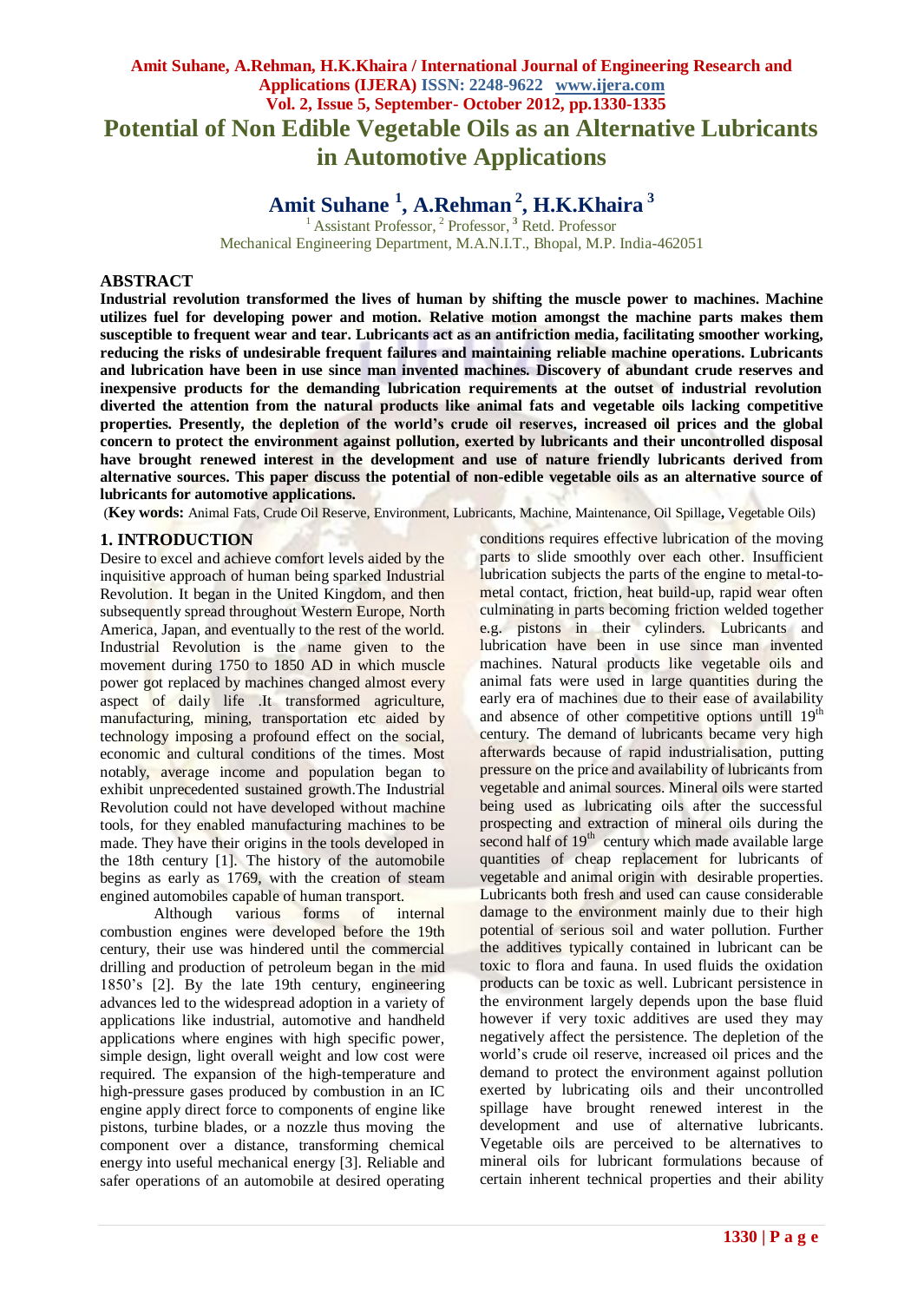towards biodegradability. Compared to mineral oils, vegetable oils in general possess high flash point, high viscosity index, high lubricity and low evaporative losses [4,5,6,7].Vegetable oils are extracted from plants by placing the relevant part of the plant under pressure, to squeeze the oil out. Oils (edible or non edible ) may also be extracted from plants by dissolving parts of plants in water or another solvent, and distilling the oil (known as essential oils), or by infusing parts of plants in a base oil.Various researchers have proved the worth of edible vegetable oils viz. coconut oil [6], palm oil [7], soyabean oil [8], canola oil [9] to be used as ecofriendly lubricant in recent past.But in present situations harnessing the edible oils for lubricants formation restricts the use due to increased demands catering the growing population worldwide and local availability. Non edible vegetable oils and other tree borne seeds can prove to be an effective alternative, although limited research has been done on varieties like Jatropha Curcas (Ratanjyot), Jojoba, Linseed, Pongamia Pinnata (Karanja) etc. prominently for biofuel applications and needs focused attention for fulfilling the environmental friendly lubricant needs to their full potential.Castor, Mahua and Neem also possess certain properties which makes them a promising candidate for such formulations.

## **2. LUBRICANT**

A lubricant is a substance (usually a liquid) introduced between two moving surfaces to reduce the [friction](http://en.wikipedia.org/wiki/Friction) and [wear](http://en.wikipedia.org/wiki/Wear) between them. A lubricant provides a protective film which allows for two touching surfaces to be separated, thus lessening the friction between them. Lubrication occurs when opposing surfaces are separated by a [lubricant](http://en.wikipedia.org/wiki/Lubricant) film. The applied load is carried by pressure generated within the fluid, and frictional resistance to motion arises entirely from the shearing of the viscous fluid. The science of [friction,](http://en.wikipedia.org/wiki/Friction) lubrication and [wear](http://en.wikipedia.org/wiki/Wear) is called [tribology.](http://en.wikipedia.org/wiki/Tribology) Romans used rags dipped in animal fat to lubricate wagon wheels; however the science of lubrication (tribology) really took off with the industrial revolution in the 19th century. Lubricants are generally composed of a majority of base [oil](http://en.wikipedia.org/wiki/Oil) and a minority of additives to impart desirable characteristics as shown in fig.1. Typically lubricants contain 90% base oil (most often [petroleum](http://en.wikipedia.org/wiki/Petroleum) fractions, called [mineral oils\)](http://en.wikipedia.org/wiki/Mineral_oil) and less than 10% additives. [Vegetable oils](http://en.wikipedia.org/wiki/Vegetable_oil) or synthetic liquids such as hydrogenated [polyolefins,](http://en.wikipedia.org/wiki/Polyolefin) [esters,](http://en.wikipedia.org/wiki/Ester) [silicone,](http://en.wikipedia.org/wiki/Silicone) [fluorocarbons](http://en.wikipedia.org/wiki/Fluorocarbon) and many others are sometimes used as base oils. Additives deliver reduced friction and wear, increased [viscosity,](http://en.wikipedia.org/wiki/Viscosity) improved viscosity index, resistance to [corrosion](http://en.wikipedia.org/wiki/Corrosion) and [oxidation,](http://en.wikipedia.org/wiki/Oxidation) aging or contamination ,etc.[10,11].

Lubricants perform the following key functions-

- 1. Keep moving parts apart
- 2. Reduce friction
- 3. Transfer heat
- 4. Carry away contaminants & debris
- 5. Transmit power
- 6. Protect against wear
- 7. Prevent corrosion



**Fig.1. Composition of an Engine Lubricant**

Lubricants characteristics, important and desired from the performance point of view are listed below:

**1.Viscosity** being the most important property is its resistance to the flow, which is directly related to the film formation that protects the metal surfaces from several attacks.

2. Viscosity Index is an arbitrary dimensionless number used to characterize the range of the kinematic viscosity of a petroleum product (ASTM D2270 method) with the temperature. Oils with values higher than 130 find a wide diversity of applications.

**3. Pour Point** of a [liquid](http://en.wikipedia.org/wiki/Liquid) is the lowest [temperature](http://en.wikipedia.org/wiki/Temperature) at which it will pour or flow under prescribed conditions. It is a rough indication of the lowest temperature at whic[h oil](http://en.wikipedia.org/wiki/Oil) is readily pumpable.

**4.Cloud Point** is the [temperature](http://en.wikipedia.org/wiki/Temperature) where the mixture starts to phase separate and two phases appear, thus becoming cloudy. This behavior is characteristic of non-ionic surfactants containing polyoxyethylene chains, which exhibit reverse solubility versus temperature behavior in water and therefore "cloud out" at some point as the temperature is raised.

**5.Flash Point** of a flammable liquid is the lowest [temperature](http://en.wikipedia.org/wiki/Temperature) at which it can form an ignitable mixture with [oxygen.](http://en.wikipedia.org/wiki/Oxygen) At this temperature the vapor may cease to burn when the source of ignition is removed.

**6.Fire Point** of a [fuel](http://en.wikipedia.org/wiki/Fuel) is the temperature at which it will continue to burn after ignition for at least 5 seconds. At the [flash point,](http://en.wikipedia.org/wiki/Flash_point) a lower temperature, a substance will ignite, but vapor might not be produced at a rate to sustain the fire.

**7.Oxidation Stability** is an ability to show resistance towards oxide forming tendency which increases at incrased temperatures.

**8.Neutralization Number** is an Indication of the amount of acid/base content for Neutralisation.

**9.Environment Compatibility** is the characteristics which ensures that the fluid media produces no harmful effect when exposed to environment.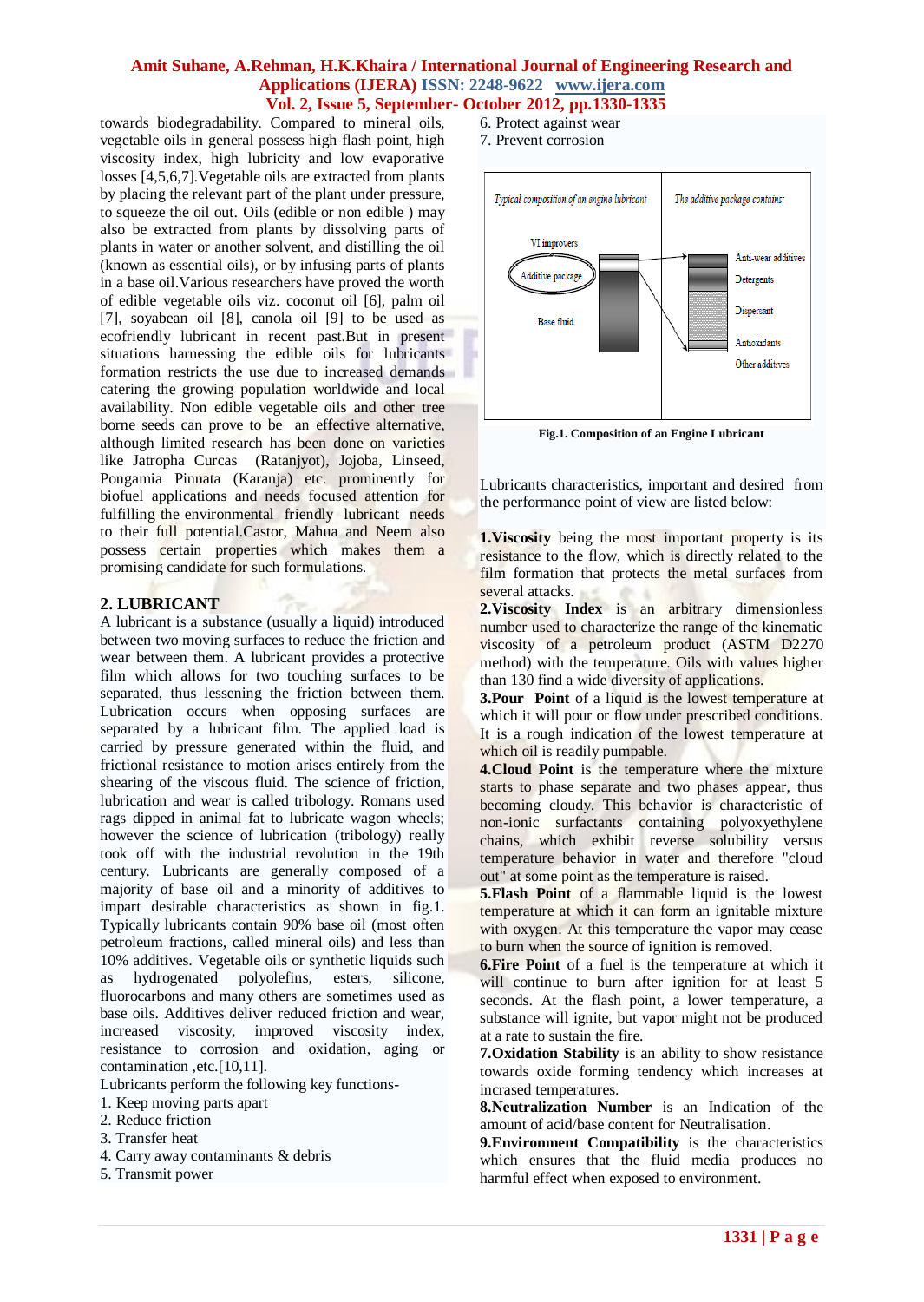Lubricants can be classified on the basis of:

#### **1. Physical Appearance**

**(a)Solid**: Film of solid material composed of inorganic or organic compounds like graphite, molybdenum disulphide, cadmium disulphide etc..

**(b)Semi solid**: Liquid suspended in solid matrix of thickener and additives like Grease.

**(c)Liquid**: Oils like Petroleum, Vegetable, Animal, synthetic oils etc.

#### **2.Base Oil Resource**

**(a)Natural Oils** Oils derived from animal fats and vegetable oils.

**(b)Refined Oils** Oils derived from crude / petroleum reserves like paraffinic, napthenic or aromatic oils etc.

**(c)Synthetic Oils** Oils synthesized as an end product of chemical reactions which are tailored as per needs like Synthetic esters, silicones, polyalphaolefines etc.

#### **3.Applications**

**(a)Automotive** Oils used in automobile and transportation industry like engine oils, transmission fluids, gear box oils, brake and hydraulic fluids etc.

**(b)Industrial Oils** Oils used for industrial purpose like machine oils, compressor oils. Metalworking fluids and hydraulic oils etc.

**(c)Special Oils** Oils used for special purpose as per specified operations like process oils,white oils, instrumental oils etc.

## **3. AUTOMOTIVE INDUSTRY**

The **automotive** industry designs, develops, manufactures, markets, and sells [motor vehicles,](http://en.wikipedia.org/wiki/Motor_vehicle) and is one of the Earth's most important [economic sectors](http://en.wikipedia.org/wiki/Economic_sector) by [revenue.](http://en.wikipedia.org/wiki/Revenue) The first practical automobile with a petrol engine was built by Karl Benz in 1885 in Germany. Benz was granted a patent for his automobile on 29 January 1886, and began the first production of automobiles in 1888. The automotive industry in India is one of the largest in the world and one of the fastest growing globally. Following [economic liberalization in](http://en.wikipedia.org/wiki/Economic_liberalization_in_India)  [India](http://en.wikipedia.org/wiki/Economic_liberalization_in_India) in 1991, the Indian automotive industry has demonstrated sustained growth as a result of increased competitiveness and relaxed restrictions. India's passenger car and commercial vehicle manufacturing industry is the [sixth largest in the world,](http://en.wikipedia.org/wiki/Automotive_industry) with an annual production of more than 3.9 million units in 2011. The Indian automobile Industry manufactures over 11 million vehicles and exports about 1.5 million each year. The dominant products of the industry are twowheelers with a market share of over 75% and passenger cars with a market share of about 16%.Commercial vehicles and three-wheelers share about 9% of the market between them. About 91% of the vehicles sold are used by households and only about 9% for commercial purposes. India's automobile industry has raced from a crippling slowdown to scorching growth in less than two years [12,13]. Till twentieth century two-stroke engines penetrated in many sectors like motorcycles, scooters, chainsaws,

outboard applications, agricultural machinery, lawnmowers, etc. Usually, two-stroke engines are lubricated by total-loss lubrication method where mixture of oil is either mixed with petrol or is pumped from a separate tank rendering oil being burnt in the combustion chamber[14]. Global demand for the lubricants has been increasing at  $2 - 2.5%$  per annum predominantly in the developing countries due to rapid population growth and rising automotive needs for catering the needs of countries development .In developed countries the growth rate is bit slower at the rate of 1% per annum due to saturation of vehicle population, improved automotive engine technology and enhanced lubricant quality in past few years.The base oil used for the formulation of most lubricants is environmentally hostile mineral oil.Additive packages used as functional agents in the lube oil do add to the growing concern due to the presence of harmful elements.Thus search for environment friendly substitutes to mineral oils as base stock in lubricants has become a frontier area of research in the lubricant industry in the new paradigm of sustainable technology development caused by the alarms of environmental degradations. Formulation of environment friendly lubricants depends primarily on the biodegradability of the base oils and biological additives [15].

## **4.VEGETABLE OIL - AN ALTERNATIVE**

Vegetable oils are chemically triglycerides of fatty acids as shown in fig.2.Triglycerides are the glycerol molecules with three long chain fatty acids generally, attached at hydroxy groups via ester linkage.The fatty acids are often of different lengths and structure .The physical and chemical properties and the behaviour can be attributed to such building blocks.



**Fig.2 Molecular Structure:Triglycrides of Fatty Acids**

Vegetable oils are known to have superior inherent qualities like excellent biodegradability and lubricity, much higher viscosity and viscosity index, enhanced flash and fire points and lower toxicity. Lubricity or oiliness of vegetable oils is attributed to their ability to adsorb to the metallic surfaces and to form a tenacious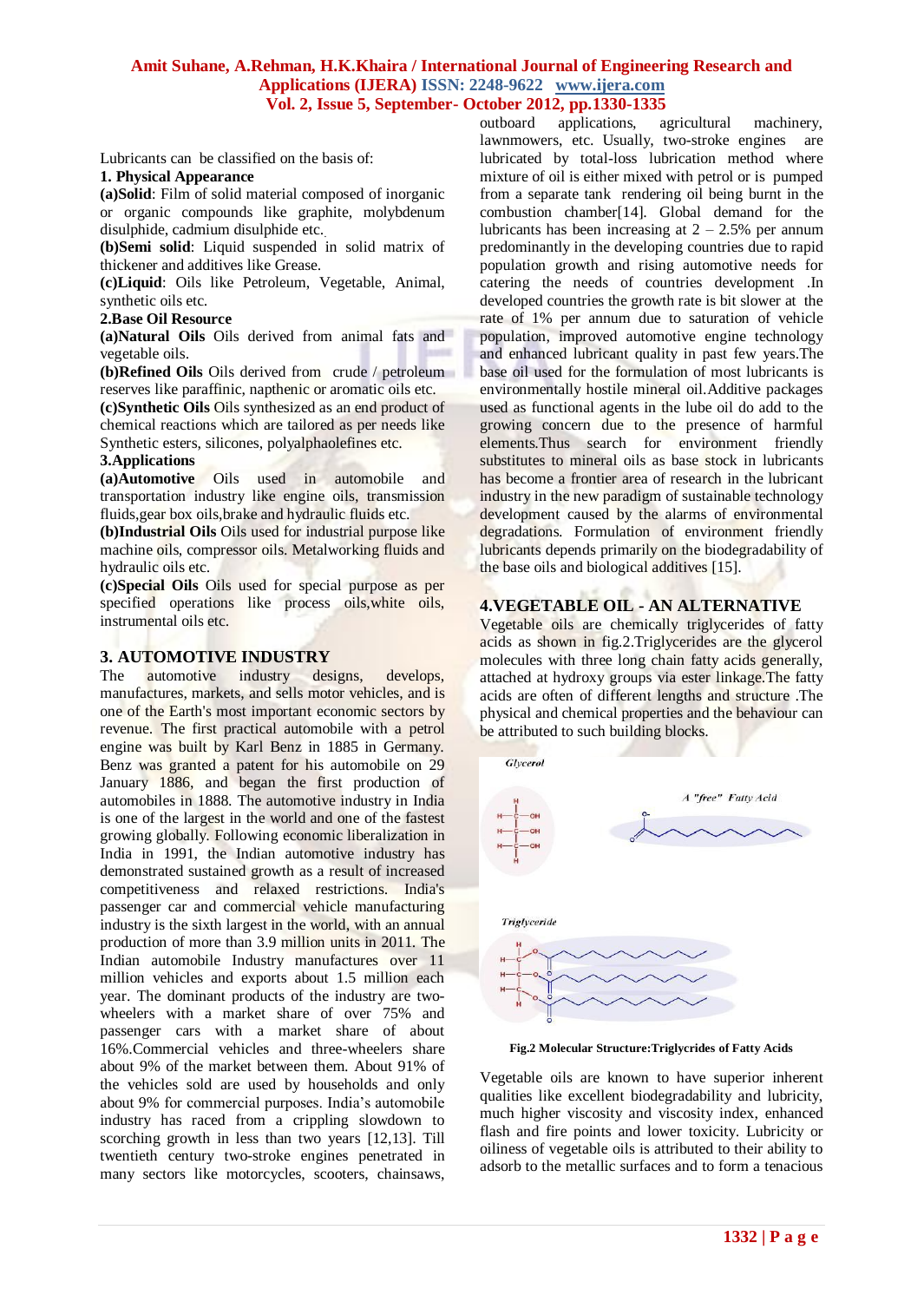monolayer, with the polar head adhering to the metallic surfaces and the hydrocarbon chains orienting in near normal directions to the surface. In general biodegradability means the tendency of a lubricant to be ingested and metabolized by microorganisms. The rate at which lubricants, and other chemicals or additive components biodegrade is related to their chemical structure. Their chemical structure affects their properties, many of which affect performance in the various tests for biodegradability. Recently, environmental behaviour of lubricants such as biodegradability, toxicity,water hazard potential, and emissions has received much attention.

| Properties                                    | <b>Mineral Oils</b> | Glycols          | <b>Vegetable Oils</b> | Synthetic<br><b>Esters</b> |
|-----------------------------------------------|---------------------|------------------|-----------------------|----------------------------|
| Density @ $20^{\circ}$ C (kg/m <sup>3</sup> ) | 880                 | 1100             | 940                   | 930                        |
| Viscosity Index                               | 100                 | 100200           | 100200                | 120220                     |
| <b>Shear Stability</b>                        | Good                | Good             | Good                  | Good                       |
| Pour Point, °C                                | $-15$               | $-40. +20$       | $-20+10$              | $-6020$                    |
| <b>Cold Flow Behavior</b>                     | Good                | Very Good        | Poor                  | Very Good                  |
| Miscibility with Mineral Oils                 |                     | Not Miscible     | Good                  | Good                       |
| Solubility in Water                           | Not Miscible        | Very Good - Poor | Not Miscible          | <b>Not Miscible</b>        |
| <b>Seal Swelling Tendency</b>                 | Slight              | Shrinking        | Slight                | Moderate                   |
| <b>Behavior Against Paint</b>                 | Good                | Poor             | Good                  | Good                       |
| Biodegradability (CEC) %                      | 1030                | 10.99            | 70100                 | 10100                      |
| <b>Oxidation Stability</b>                    | Good                | Good             | Moderate              | Good                       |
| <b>Hydrolytic Stability</b>                   | Good                |                  | Poor                  | Moderate                   |
| <b>Sludge Forming Tendency</b>                | Good                |                  | Poor                  | Moderate                   |
| Relative Cost (Mineral Oil $=$ )              | 1                   | 24               | 23                    | 420                        |

**Table.1 Comparative Analysis of properties of Vegetable Oils**





**Table 1** [16 ]and **Fig. 3** clearly indicates that vegetable oils has potential to be used as an alternative source of lubricants, although they lack in properties like oxidation stability and cold flow properties. These can be improved by utilizing proper additive packages and chemical modification.Vegetable oils are extracted from plants by placing the relevant part of the plant under pressure, to squeeze the oil out. Oils (edible or non edible ) may also be extracted from plants by dissolving parts of plants in water or another solvent, and distilling the oil (known as essential oils), or by infusing parts of plants in a base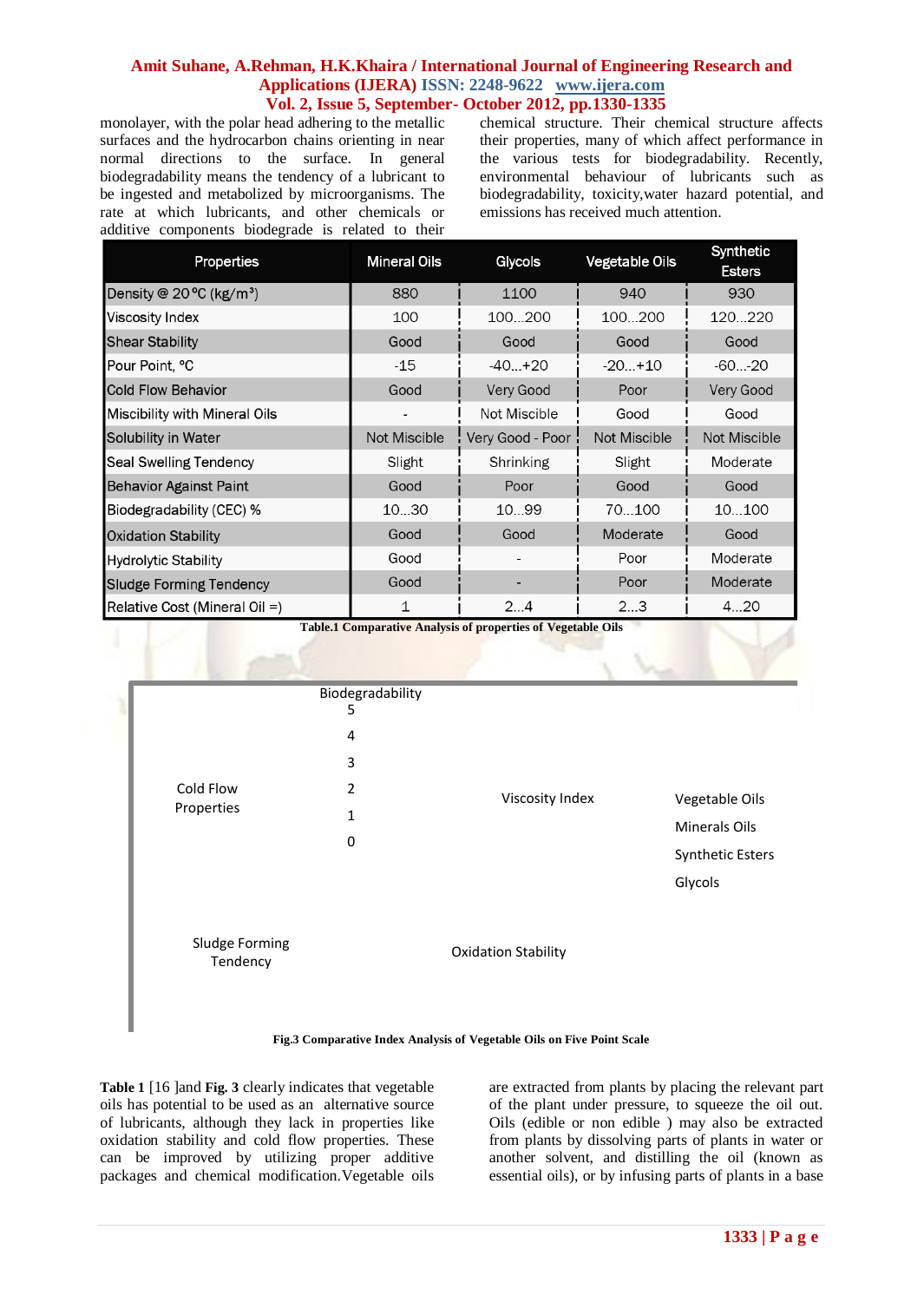oil. Vegetable oils can be classified in various ways depending upon the source, applications etc. Oils can be edible or non edible in nature. Globally innumerable amount of such varieties are present.But the need of an hour is to harness proper type that suits the requirement as a lubricant without affecting the

ecology and the food requirements. India is the biggest importer of edible oils in the world. Approximately, 16.6 million tones of edible oils consumed each year in India. Consumption of edible oils is increasing at the rate of 5 percent per annum . The edible oil is an important constituent of our daily home edible needs More than 50% of the total consumption of edible oils in India is imported from other countries. Indonesia, Malaysia, Brazil and Argentina are the major exporter of palm oil and soya oil to India. This has pressed hard the country to import substantial amount of edible oils resulting in outflow of Indian currency. Therefore, edible oilseeds usage for fuel and lubricant needs may not be able to meet our domestic requirements for ever increasing population .As an alternative non edible vegetable oil and tree borne seeds can prove to be worthwhile.

| S.No. | <b>Non Edible Species</b> | <b>Oil Content</b><br>$\frac{0}{0}$ | <b>Seed Estimate</b><br>10 <sup>6</sup> Tonnes/Year | <b>Oil Yield</b><br>Tonnes/Ha/Yr |
|-------|---------------------------|-------------------------------------|-----------------------------------------------------|----------------------------------|
| 01    | <b>Castor</b>             | $45 - 50$                           | 0.25                                                | $0.5 - 1.0$                      |
| 02    | Jatropha                  | $50 - 60$                           | 0.20                                                | $2 - 3$                          |
| 03    | Karanja                   | $30 - 40$                           | 0.06                                                | $2 - 4$                          |
| 04    | Mahua                     | $35 - 40$                           | 0.20                                                | $1 - 4$                          |
| 05    | <b>Neem</b>               | $20 - 30$                           | 0.10                                                | $2 - 3$                          |

| <b>Density</b><br>$Kg/m^3$ | <b>Kinematic Viscosity</b><br>$(40^0c),mm^2/s$ | <b>OxidationStability</b><br>$110^0$ c,h | <b>CloudPoint</b><br>$^{0}$ c | <b>FlashPoint</b><br>$^0$ c   |
|----------------------------|------------------------------------------------|------------------------------------------|-------------------------------|-------------------------------|
| 807                        | 2.76                                           | 35.5                                     | 0.0                           | 110                           |
| 892                        | 3.75                                           | 0.2                                      | $-3.8$                        | 178                           |
| 895                        | 4.50                                           | 3.3                                      |                               | $\qquad \qquad \blacksquare$  |
| 884                        | 4.04                                           | 2.1                                      | 1.0                           | 178                           |
| 880                        | 4.44                                           | 0.9                                      | $-3.4$                        | 183                           |
| 876                        | 5.70                                           | 4.0                                      | 13.0                          | 164                           |
| 883                        | 4.90                                           | 2.0                                      | 5.0                           | 176                           |
| 872                        | 4.44                                           | 7.6                                      | $-3.3$                        | 60                            |
| 885                        | 4.96                                           | 0.4                                      | 0.3                           | $\blacksquare$                |
| <b>Density</b><br>$Kg/m^3$ | <b>KinematicViscosity</b><br>$(40^0c),mm^2/s$  | <b>OxidationStability</b><br>$110^0$ c,h | <b>CloudPoint</b><br>$^{0}$ c | <b>FlashPoint</b><br>$^{0}$ c |
| 899                        | 15.25                                          | 1.1                                      | $-13.4$                       | 260                           |
| 880                        | 4.80                                           | 2.3                                      | 2.7                           | 135                           |
| 920                        | 4.80                                           | 6.0                                      | 9.0                           | 150                           |
| 850                        | 3.98                                           | ٠                                        |                               | 208                           |
| 884                        | 5.21                                           | 7.1                                      | 14.4                          | 42                            |
|                            |                                                |                                          |                               |                               |

**Table 2 Production and Oil Content Statistics of Non Edible Oil Seeds**

**Table 3 Physio-Chemical Properties of Edible and Non Edible Oils**

**Table 2.** and **Table 3.** [17] Shows production statistics of non edible vegetable oils and the physio chemical properties of comparative vegetable oils that are used as potential lube sources. Species like Simarouba, Neem, Jojoba, Mahua, Wild apricot, Cheura, Kokum, & Tung etc. needs to be evaluated in proper for catering the needs of lubricant formulation. They can be grown and established in marginal and semimarginal land under varied agro-climatic conditions.Moreover,local yield or variety production should be emphasized rather than the production of non edible vegetable oils on global

level which sometimes become difficult due to climatic conditions[18-22].

#### **5. CONCLUSIONS**

Non edible vegetable oil based lubricants are renewable and biodegradable in nature and do not interfere with the country's food consumption demands. Environmental compatibility of vegetable oils grants them an upperhand over the conventional mineral oils on account of overall operating costs. Lubricants based on vegetable oils still covers narrow market segment. Although Slowly but steadily due to the concern towards the nature safety and environmental regulations restrictions, lubricants